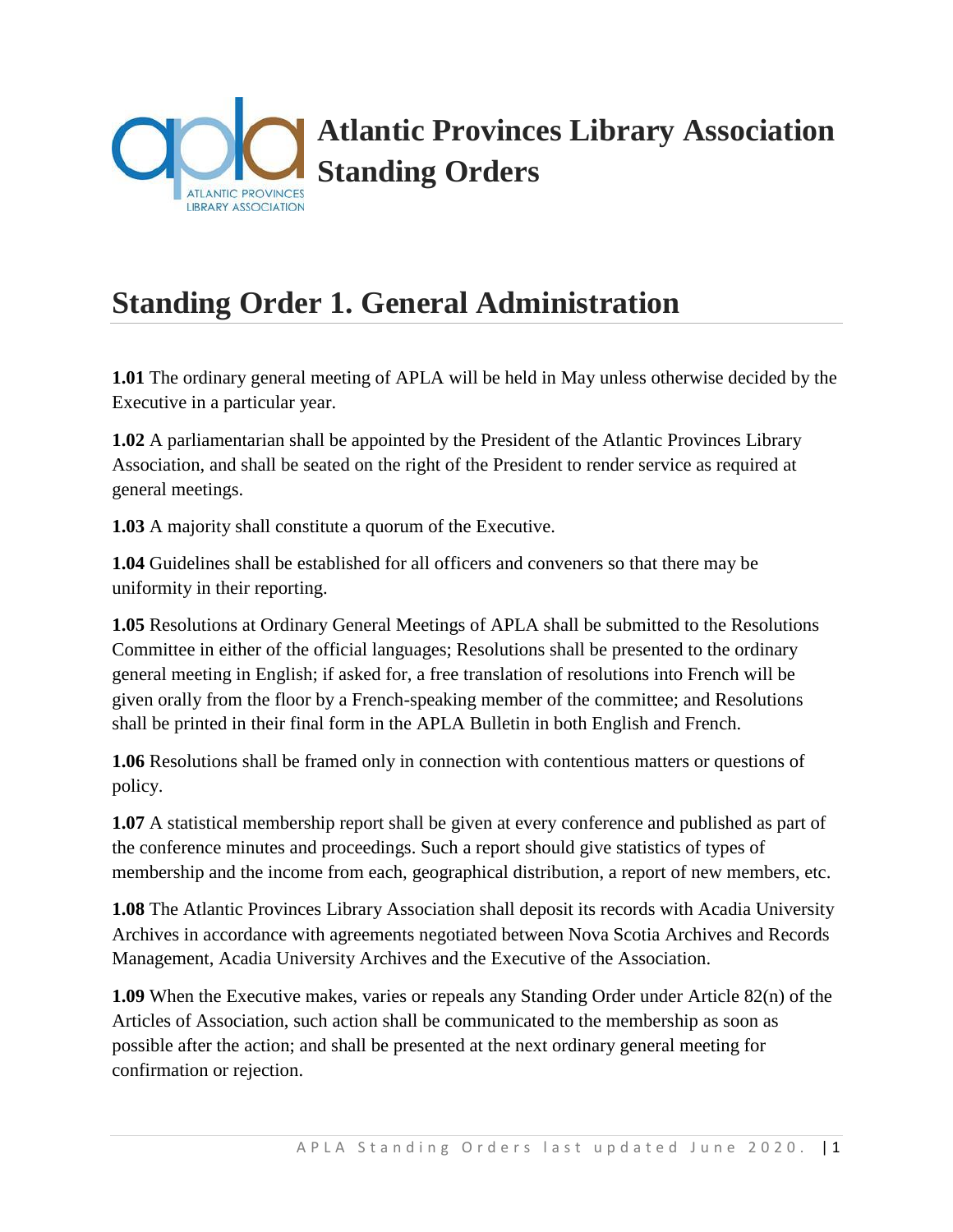## **Standing Order 2: Membership Fees**

**2.01** To remain in good standing, members must pay fees within three months of the expiration of their membership. Memberships expire 12 months from the end of the month in which the Vice President (Membership) receives the initial membership form.

**2.02** The fees shall be:

a) Library support staff: \$25.00 b) Students: Free c) Unwaged: \$25.00 d) Trustees: \$25.00 e) Librarians: \$55.00 f) Life Members: \$ 500.00 g) Institutional members: \$ 125.00 h) Honorary life members: No Fee i) Retired: \$25 j) Joint APLA/NSLA Librarian: \$65 k) Joint APLA/NSLA Support Staff: \$35 l) Joint APLA/NLLA Librarian: \$65 m) Joint APLA/NLLA Support Staff: \$30 n) Joint APLA/NLLA Retired: \$30

**2.03** The annual fees may be revised only by majority vote at an ordinary general meeting.

**2.04** Honorary life members shall pay no dues but shall retain full voting privileges.

**2.05** Joint Memberships in APLA and other library associations may be negotiated, such memberships resulting in a variation from, and alteration of the fees specified in Standing Order 2.02.

## **Standing Order 3: Financial Affairs**

**3.01** The membership shall be kept informed of the financial status of the Association, e.g. following Executive meetings.

**3.02** Any expenditure in excess of the budgeted amount shall require the approval of a majority of the Executive.

**3.03** A standard format shall be developed for the financial report to make possible meaningful comparison between reports.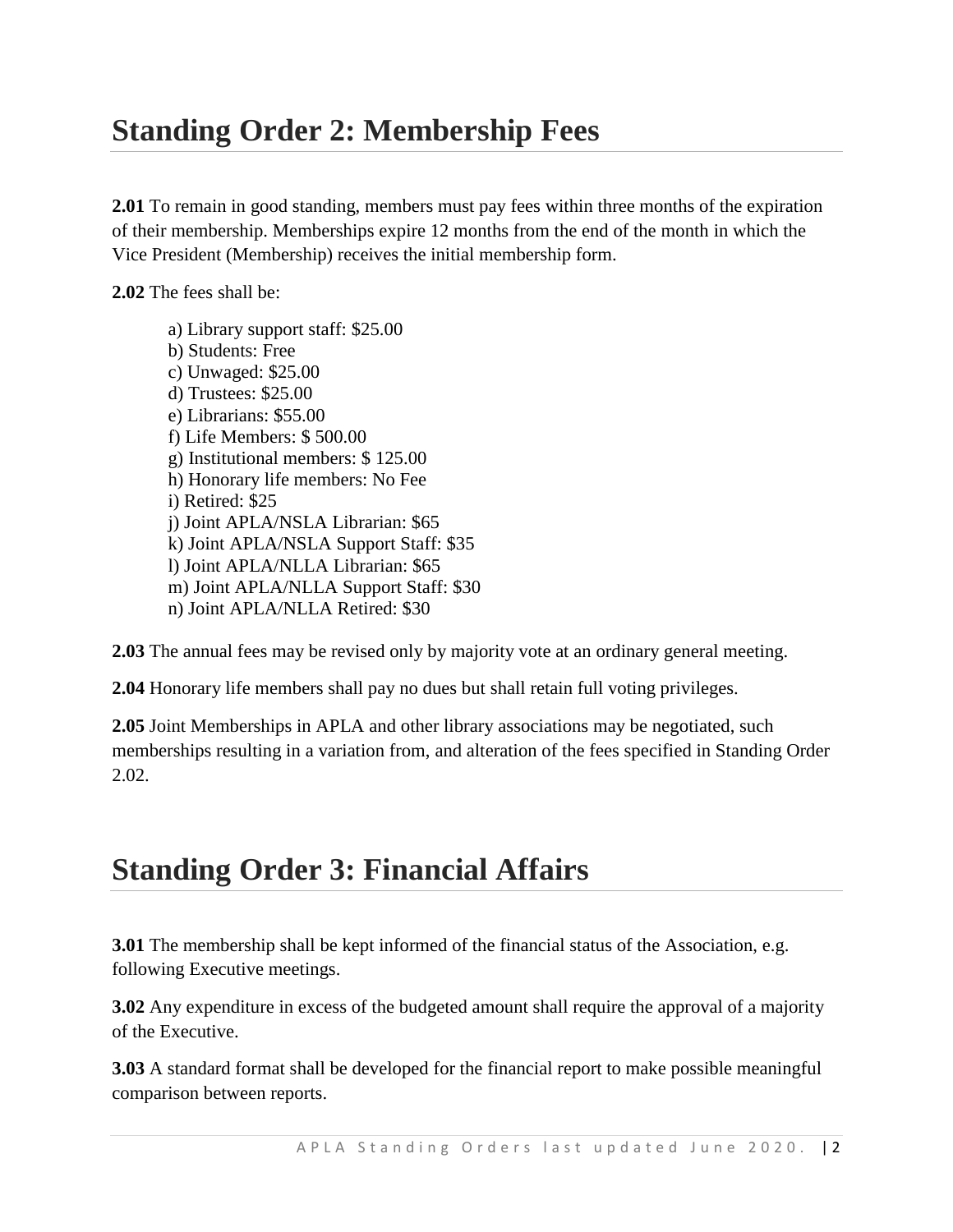**3.04** The Financial Examiner shall be included on the distribution list for minutes of all Executive meetings.

**3.05** The Executive shall set an amount annually to support the attendance at Fall and Spring (2) Executive meetings of the officers, the Secretary and one Editor of the Bulletin. APLA will pay the expenses of the Association's President for the APLA conference at which he or she presides.

**3.06** Contingent on available funding, APLA will fund delegate(s) from the Executive to attend "The Partnership" meetings. Funding will include travel, accommodations, and meals.

**3.07** Expenses may be paid to the Association's official delegate(s) to meetings of other organizations with which the Association has official affiliation.

**3.08** The expenditures under the APLA Memorial Awards Fund shall be limited to the annual interest from the Fund and no more than ten percent of the principal.

**3.09** Up to one thousand dollars (\$1,000.00) of any annual operating surplus may be transferred to the principal of the APLA Memorial Awards Fund. Such transfer shall be on a motion of the Executive and shall be identified in the annual financial statement as being pursuant to this standing order.

**3.10** Records of the APLA Memorial Awards Fund and the Carin Alma E. Somers Scholarship Trust Fund shall be examined by the Financial Examiner annually.

**3.11** APLA shall establish a First Timers Conference Grant to be funded from the interest generated by the investment of the net revenues from the 1991 conference and this First Timers Conference Grant shall be administered by the Finance Committee. The investments generating the First Timers Grant shall be placed in a secure investment vehicle which protects the capital and achieves the highest available interest rate.

**3.12** APLA members in good standing will receive a preferential rate for any APLA conference, workshop or function for which a charge is levied. Student members will receive an additional preferential rate.

**3.13** The registration fee for each conference shall be set at a realistic amount based on projected attendance and expenses (such as expenses of speakers), so that each conference can be selfsupporting.

**3.14** A separate report shall be made for each conference and appended to the main report and conference receipts and expenditures shall be shown only as totals in the annual financial report.

**3.15** Should a surplus be generated from the annual conference; it shall be distributed as follows:

1) 50 percent will go to general revenue;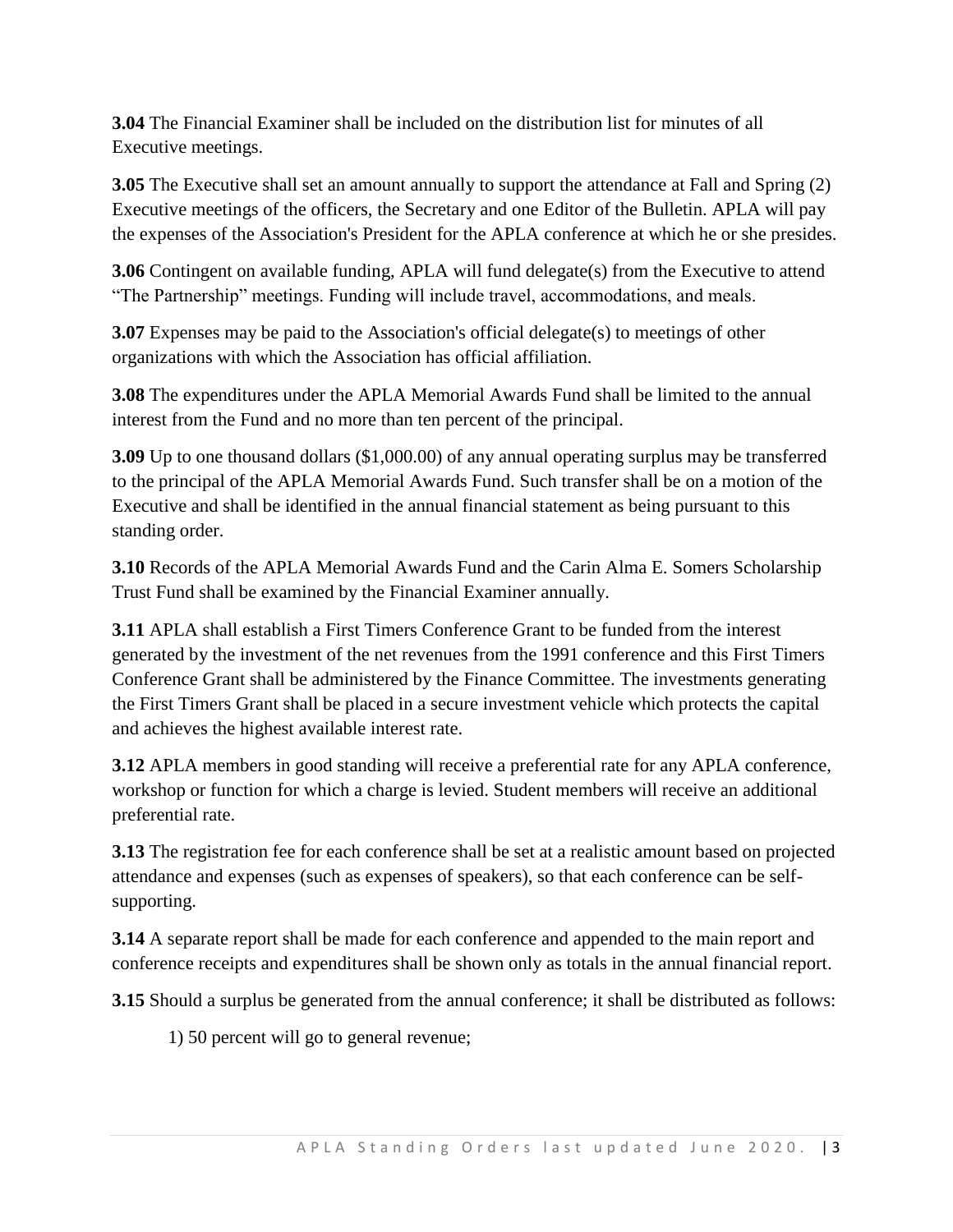2) 50 percent may be used to maintain the health of the APLA Memorial Awards Fund and/or the First Timers Grant Fund and/or general revenue with the division to be based on the recommendation of the Finance Committee and approval of the Executive.

The Executive shall report to the membership on the distribution of any surplus realized by the annual conference.

## **Standing Order 4: Committees (General)**

**4.01** The Executive shall examine the terms of reference of all committees, making sure that explicit terms of reference are made available to committee conveners and members.

**4.02** Terms of reference shall be set forth at the time of appointment for all standing and ad hoc committees.

**4.03** Conveners of all committees shall have the power to co-opt.

## **Standing Order 5: Executive Committees**

### **5.01 Finance Committee**

**Membership:** The membership of this committee shall consist of the President, the Vice President/President-Elect and the Treasurer.

#### **Terms of reference:**

- to work with the Treasurer in preparing the annual budget estimates for final approval of the Executive
- to monitor and make recommendations to the Executive with regard to the structure and quality of the financial and membership records of the Association
- to annually make recommendations at the Winter Executive meeting concerning the membership and subscription fees for the succeeding year
- to serve as trustees and administer the APLA Memorial Awards Fund and submit a detailed financial statement at the conclusion of the fiscal year
- to serve as trustees and administer the Carin Alma E. Somers Scholarship Trust Fund and submit a detailed financial statement at the conclusion of the fiscal year.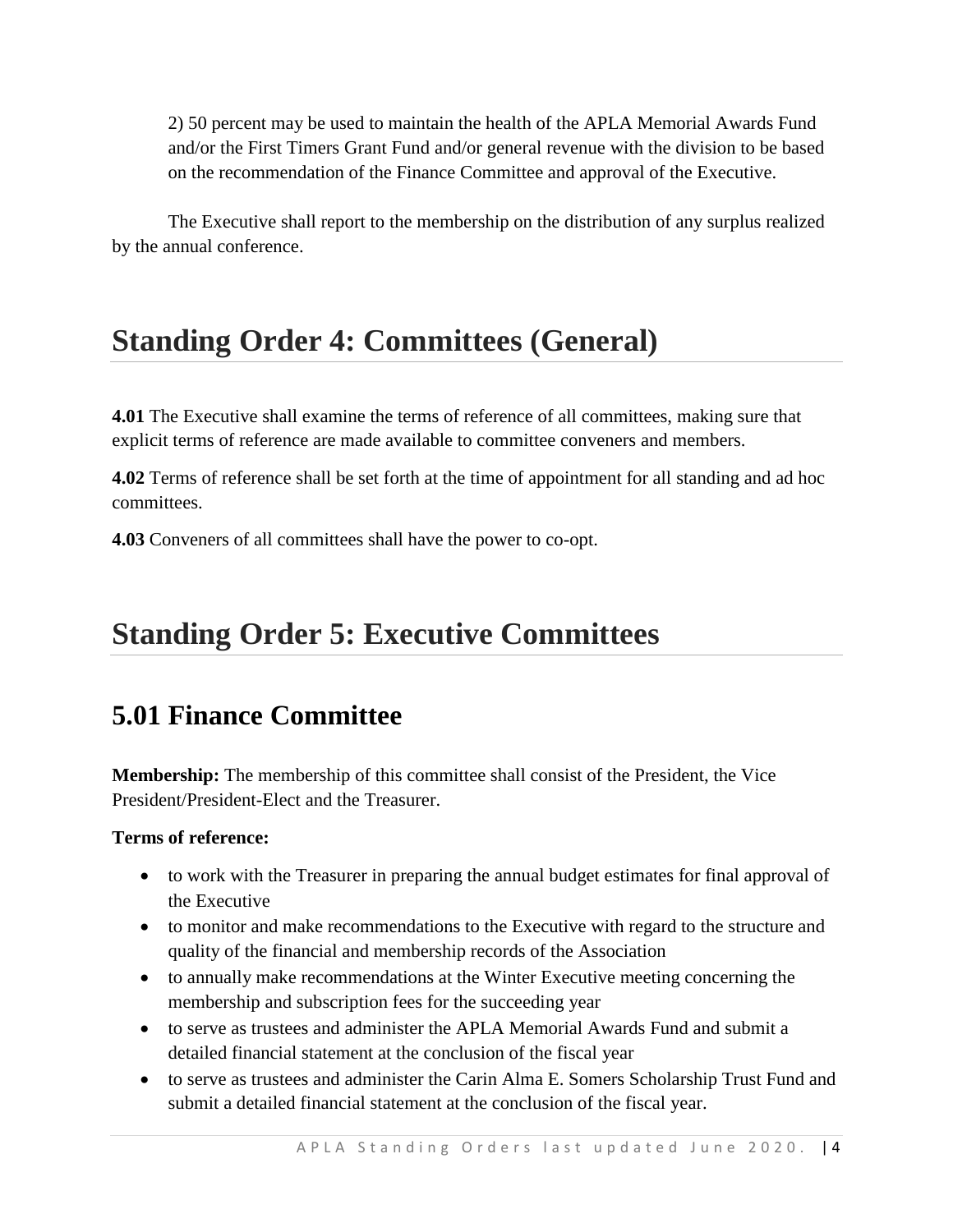## **5.02 Committee on Aims and Objectives**

**Membership:** The convener shall be the Vice-President/President-Elect with the vice-presidents as members.

#### **Terms of reference:**

- to regularly consider the aims and objectives and the program of the Association with a view to recommending developments or changes in either
- Recommend new interest groups or committees to help achieve the aims and objectives of the association
- The chair of the Committee on Aims and Objectives, or a delegate, regularly liaise with conveners of Interest Groups and Committees
- Prepare terms of reference for new interest groups and committees
- Appoint conveners when necessary
- Recommend dissolution of interest groups and committees necessary.

### **5.03 Membership Committee**

**Membership:** The convener shall be the Vice-President for Membership with the provincial Vice-Presidents, Treasurer, and Vice-President/President-Elect as members. Corresponding members may be appointed from all appropriate regions of the Atlantic Provinces.

#### **Terms of reference:**

- to recruit prospective APLA members
- to report membership statistics.

### **5.04 Nominations and Elections Committee**

#### **Terms of reference:**

- Prior to each ordinary general meeting of the Association, the Executive shall appoint a Committee on Nominations and Elections of three members to assure that there are normally at least two candidates for each elective office.
- The convener shall normally be the immediate past-president. No member of the committee shall be eligible for nomination.
- The committee shall call for nominations for all vacancies in January of each year.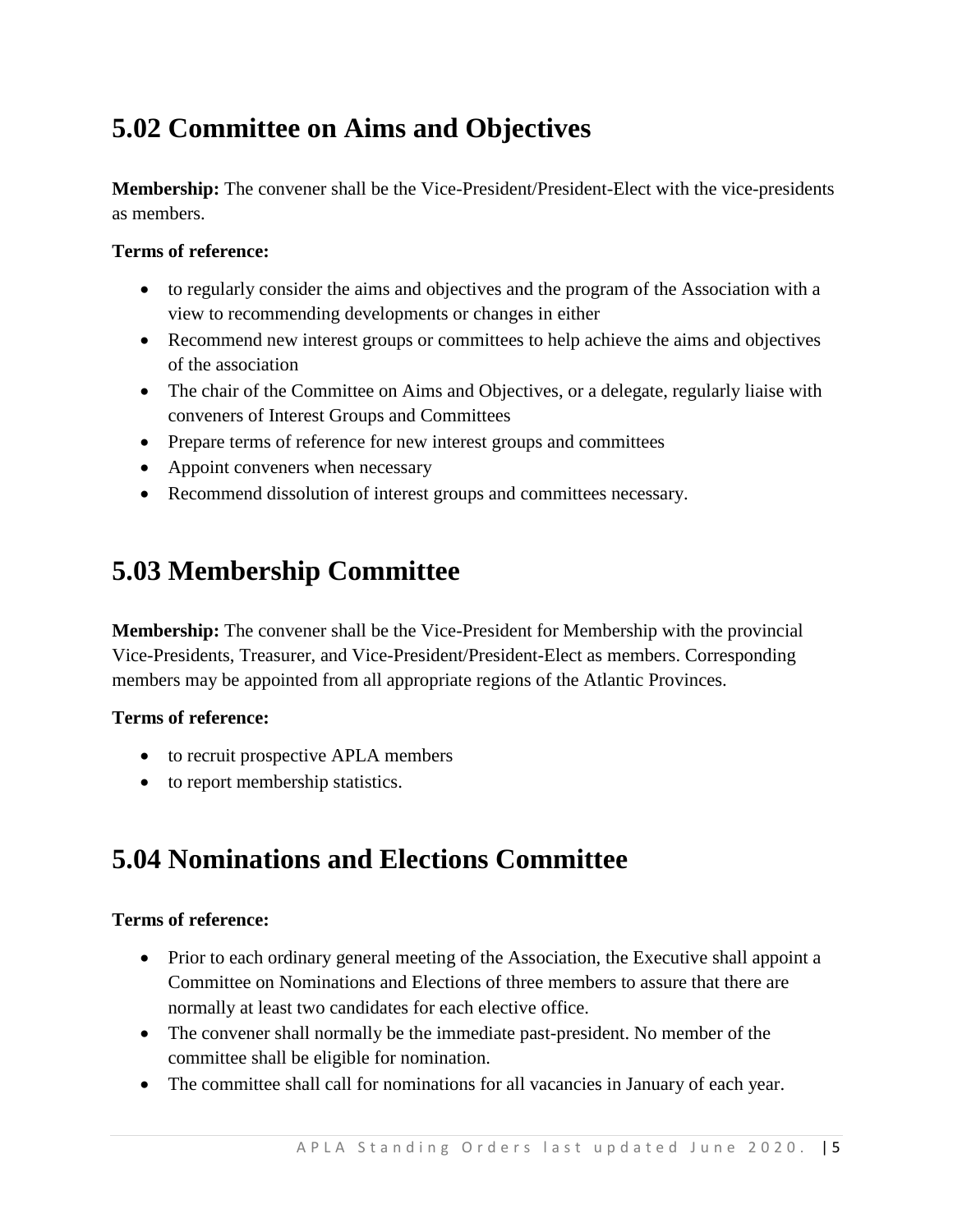- Nominations shall close on the last day of February.
- Any member may nominate any other member for elective office. Every person nominated shall be a member in good standing of the Association and shall file a letter of acceptance with the Secretary of the Association.
- The committee shall normally conduct a ballot in a format determined by the Executive within two weeks of the close of nominations. The results of the election shall be reported in writing to the Secretary for announcement at the ordinary general meeting.
- The Nominations and Elections Committee shall announce only the names of the successful candidates for APLA office at the OGM and not the number of votes cast for each candidate.

### **5.05 Bulletin Management Committee**

**Membership:** The conveners shall be the Co-Editors. The members shall be the Co-Editors of the Bulletin, Communications, and Public Relations Committee Convener(s) and the Provincial Vice-Presidents.

### **Terms of reference:**

- to arrange for the publication of the APLA Bulletin with a special concern for: promptness of publication - format - adequacy of distribution - elimination of repetitive content.
- to solicit material for inclusion in the APLA Bulletin.
- to recommend to the Executive the appointment of the Co-Editors of the Bulletin with the term being staggered so at least one Co-Editor has a year of experience.

## **5.06 Carin Alma E. Somers Scholarship Committee**

**Membership:** The convener shall be the Vice-President/President-Elect, with the Provincial Vice-Presidents as members.

#### **Terms of reference:**

- to solicit applications for the Carin Alma E. Somers Scholarship from Canadian citizens who are residents of the Atlantic Provinces and require financial assistance to undertake or complete the academic requirements leading to the professional library degree. Applicants shall have been accepted as candidates for the degree at the time of application
- to select the winner from among the applications received
- to announce the winner of the award at the ordinary general meeting of the Association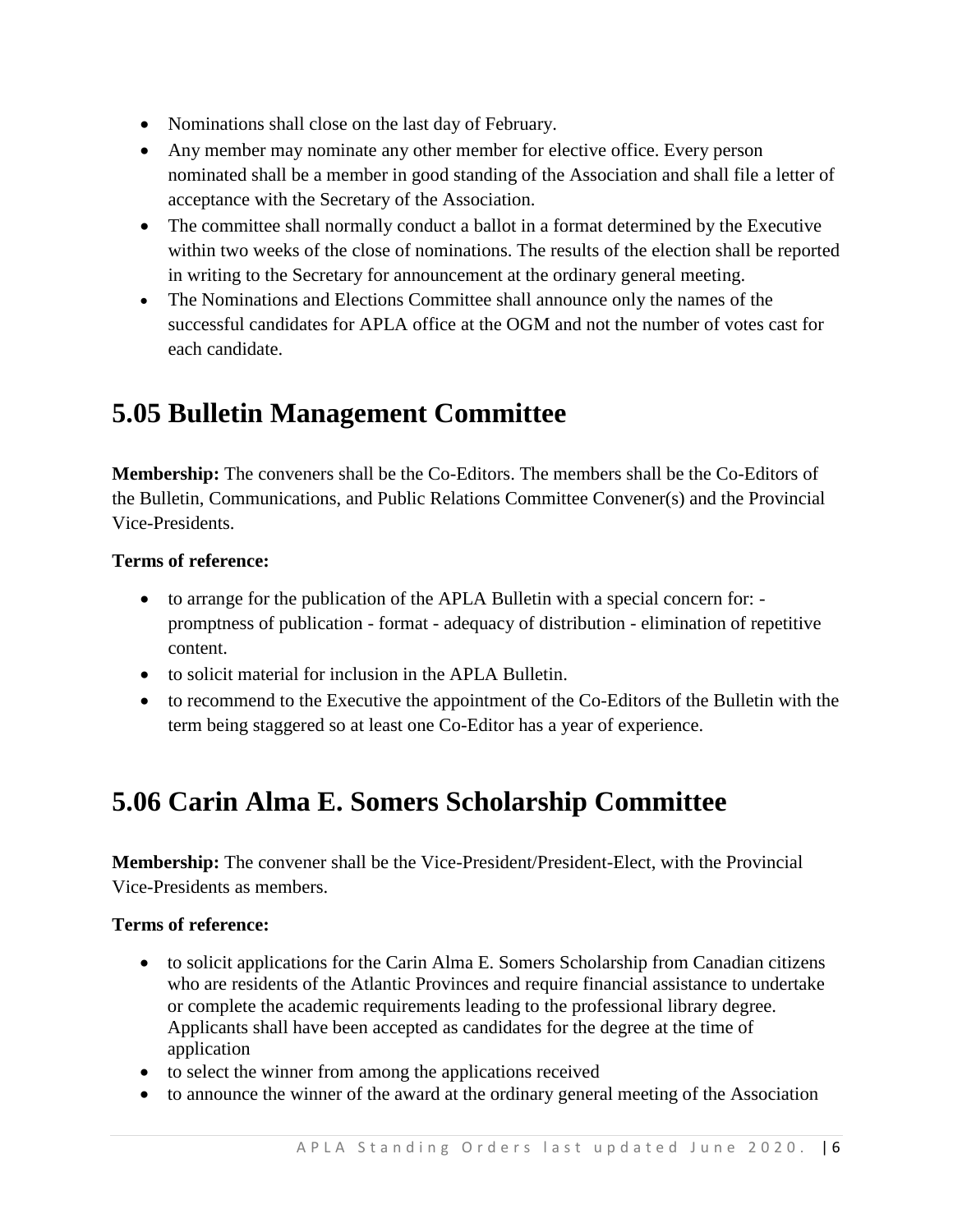# **Standing Order 6: Standing Committees**

### **6.01 Resolutions Committee**

**Membership:** Membership shall be two to four members attending the ordinary general meeting. The membership should include persons fluent in the official languages.

### **Terms of reference:**

- to receive all resolutions for presentation at the ordinary general meeting
- to assure all redundancies and ultra-vires matters are deleted
- to present all resolutions in writing to the ordinary general meeting
- to arrange for publication of all resolutions in both official languages

### **6.02 APLA Memorial Awards Committee**

**Membership:** The Committee shall consist of four members, one convener and the President (ex-officio). Convener and members may serve up to three years on the Committee.

#### **Terms of reference**:

- to solicit applications to the APLA Memorial Awards Fund
- to encourage donations to the APLA Memorial Awards Fund
- to select the award recipients

## **6.03 Communications and Public Relations Committee**

**Membership:** The convener shall be appointed by the Aims and Objectives Committee for a two-year term. Membership shall include the following: APLA President, Vice- President for Membership, Co-editors of the APLA Bulletin, Technology Coordinator. The committee may include other members.

#### **Terms of reference:**

 to publicize and promote the aims and activities of APLA to libraries and other related organizations and to the general public of the Atlantic Provinces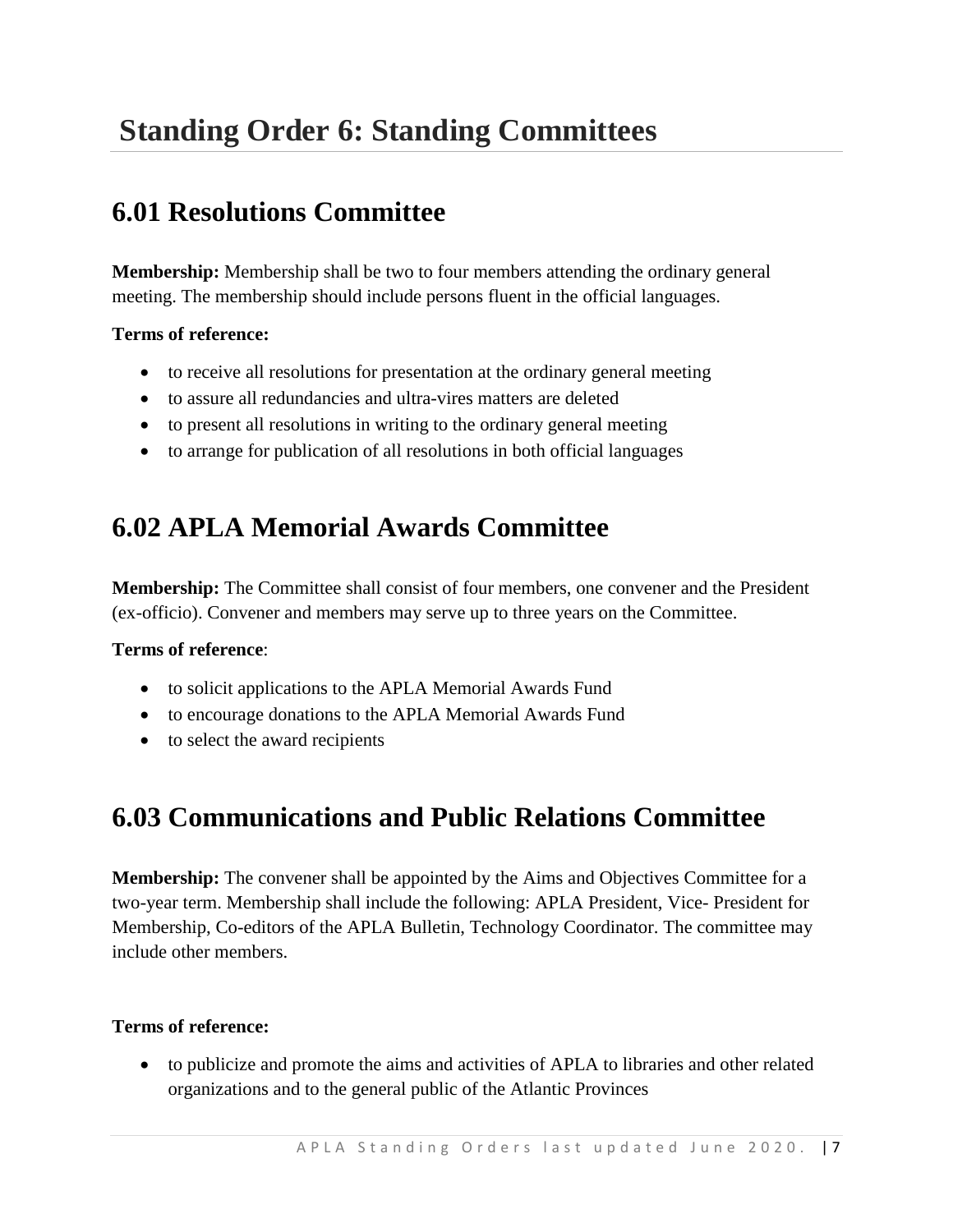- as a primary objective, to promote communication among members and to make the committee visible to all members of the Association
- to maintain the APLA email listserv
- to maintain the APLA website and social media accounts
- to edit the APLA Membership Directory
- to assist the Bulletin Management Board as necessary in order to ensure the continuance of the APLA Bulletin as the publication of the Association
- to organize a session at each annual conference to increase the visibility of the committee and communication among APLA members
- to provide at least one topical article a year on its activities, to be published in the APLA Bulletin

## **6.04 Continuing Education Committee**

**Membership:** The Committee shall include the Chair, the APLA President and Vice President/President Elect, as well as a minimum of three additional members. These members shall represent various types of libraries. Members may serve up to three years.

#### **Terms of reference:**

- To identify continuing education needs and opportunities within the region;
- To develop continuing education content in response to identified needs;
- To liaise with the Partnership's National Continuing Education Committee and collaborate in the joint development of high quality continuing education programs;
- To work with the Partnership's Education Institute in the planning of content offerings, including Atlantic content;
- To publicize continuing education opportunities and promote the Partnership's Education Institute through the APLA website, Bulletin and listserv;
- To solicit articles on the subject of continuing education for the APLA Bulletin; and
- To contribute ideas and coordinate sessions for the APLA Conference.

### **6.05 Grow a Library Fund Committee**

**Membership:** The Committee shall include the APLA President and Treasurer and up to 8 additional members.

#### **Terms of Reference:**

to fundraise through various events and activities for the fund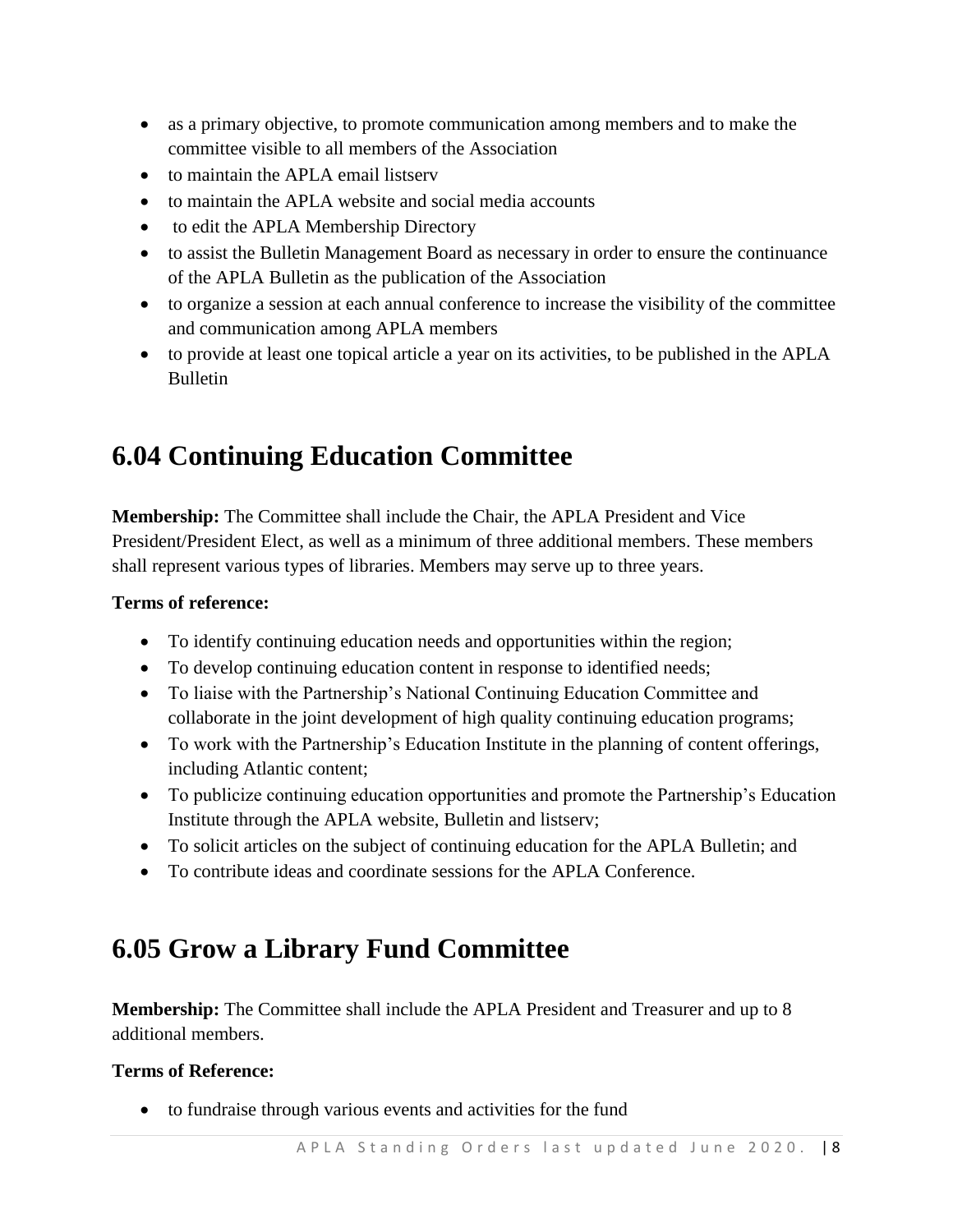- to determine by majority what percentage of the funds are allocated each year
- $\bullet$  to determine by majority what project(s) are selected to be funded each year

## **6.06 Advocacy Committee**

**Membership:** The Committee shall include the Convener, the four VP Provinces to ensure representation of all regions, and one additional francophone member, to ensure that important issues for francophone libraries are not overlooked. The APLA President and VP/President Elect will be ex officio members. Members may serve up to three years.

#### **Terms of reference:**

- to monitor developments in libraries and librarianship, both regionally and nationally, and identify key issues
- to research and compile background information on these issues, as needed
- to advise the APLA Executive on possible actions to be taken on emerging issues
- to develop advocacy tools for use by APLA members
- to facilitate training for effective advocacy; and
- to collaborate with other organizations (e.g. CFLA-FCAB, The Partnership, other regional associations) to increase the reach and impact of advocacy efforts.

## **Standing Order 7: Interest Groups**

7.01 To establish an interest group, a minimum of six APLA members in good standing are required to petition the Committee on Aims and Objectives (Standing Order 5.02).

7.02 A list of current interest groups will be published on the APLA website.

# **Standing Order 8: APLA Bulletin and other publications**

8.01 All publications, proceedings, and communications emanating from APLA shall be expressed using respectful language.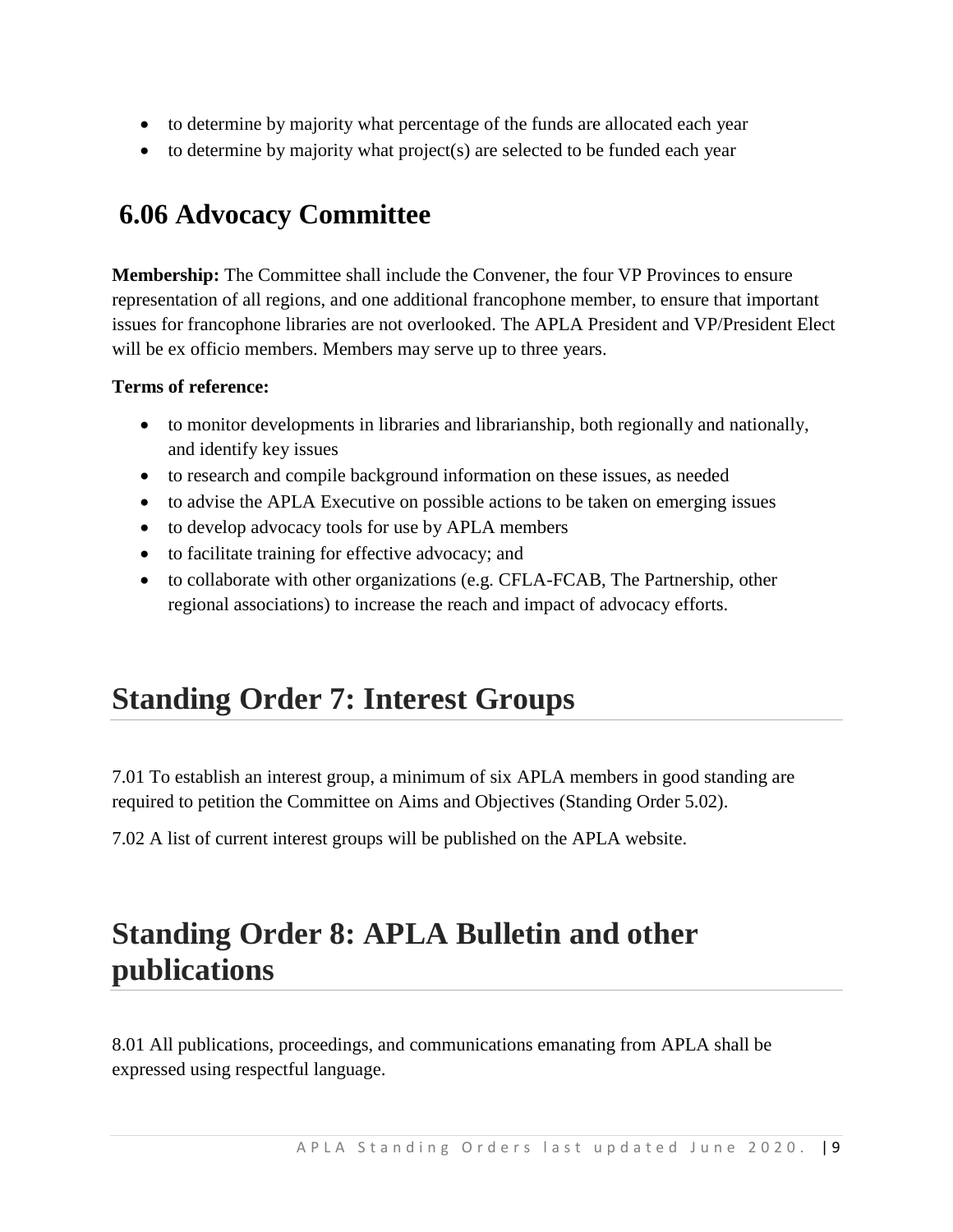8.02 The format of the APLA Bulletin shall be determined by the Bulletin Management Committee, the frequency shall be 4 times a year; the contents shall include, but are not limited to, news, articles, items of regional interest and book and media reviews; For the benefit of serials librarians everywhere, the APLA Bulletin shall not change its title. The Bulletin follows a set template which includes headers and footers containing Volume, Issue, and ISSN. Also, each submission follows 11 APLA Standing Orders Last Updated June 2018 template guidelines including font and colors for: The section to which the submission belongs, the title of the article, author and his or her affiliation, and the submission itself.

8.03 The minutes of the previous ordinary general meeting and reports from committees, interest groups and Executive members for the current year shall be published in the pre-conference issue of the APLA Bulletin and the resolutions from ordinary general meetings shall be published in the APLA Bulletin following the meeting.

# **Standing Order 9: Association Activities and Relations with Other Organizations**

9.01 The Atlantic Provinces Library Association shall be an institutional member of the Canadian Federation of Library Associations / Fédération canadienne des associations de bibliothèques (CFLA-FCAB) and l'ASTED.

9.02 The Atlantic Provinces Library Association shall adopt the Canadian Federation of Library Associations / Fédération canadienne des associations de bibliothèques (CFLA-FCAB) Statement on Intellectual Freedom and Libraries (ratified at the CLA Annual Conference in June 1974, and amended on November 17, 1983, November 18, 1985 and September 27, 2016) as its standard in all situations where these freedoms are threatened.

9.03 Whenever there occur in the Atlantic Provinces instances of censorship which violate the CFLA-FCAB Statement on Intellectual Freedom and Libraries, the APLA Executive shall take positive and appropriate action as required.

9.04 Memberships and corresponding fees in other associations shall be evaluated annually on the basis of: a) value of membership, and b) value of the association.

9.05 APLA shall support the establishment in principle of bursaries, prizes and scholarships to be awarded to the students at the Dalhousie University School of Library and Information Studies.

9.06 APLA shall donate a prize to be known as The Atlantic Provinces Library Association prize, to be awarded to: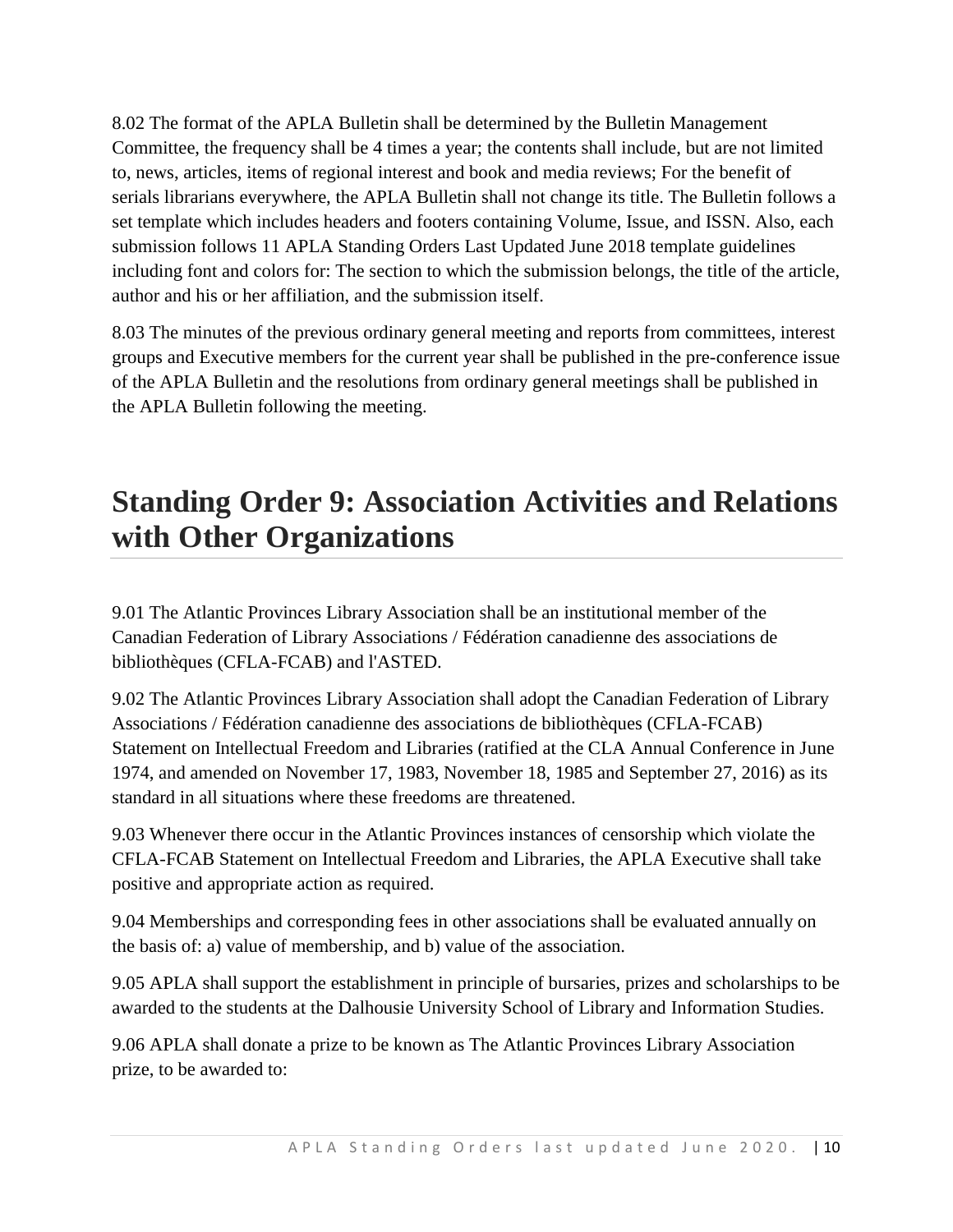- a) the outstanding student at the Dalhousie School of Library and Information Studies as chosen by the faculty of the School; and
- b) the outstanding student in the Library and Information Technology Program of the Nova Scotia Community College as chosen by the faculty of the Program at the College.

The amount shall be five hundred dollars (\$500.00) to be given to one student at each institution. A certificate of recognition will be given to the winners by APLA and recognition provided in the APLA Bulletin. The student award winners shall each receive a one-year membership to APLA.

9.07 APLA shall expand its efforts to bring continuing education opportunities to library employees and trustees throughout the regions, and to publicize further the availability of APLA funding for regional programs

9.08 The APLA Merit Award shall be awarded in accordance with the following guidelines, as approved at the 1977 Annual General Meeting and amended at the May 27, 1999 Executive meeting and the April 17-18, 2004 Executive meeting.

**Name:** Atlantic Provinces Library Association Merit Award

### **Terms of the Award:**

1. The award honours an individual who has made an outstanding contribution to library services in the Atlantic Provinces.

2. Some of the contributions that might be considered in selecting a person for this award are:

- a) leadership in library associations at the local, regional, and provincial levels;
- b) contributions to the development, application and utilization of library services and library systems;
- c) significant contribution to library literature.
- 3. Normally only one award shall be given in each year.

### **Form of the Award:**

1. At the annual conference, the award winner will be presented with:

- a) An Atlantic pewter goblet handmade by a pewter smith, indicating the Province in which the presentation takes place and inscribed on one side with the name of the winner, the award, and the date. The goblets (7 oz., shiny finish) are purchased from Aitken Pewter, Fredericton, NB and are patterned on a design originally produced by Dr. Ian Crowell, Canada's first pewterer.
- b) A certificate (blank certificates are held by the secretary)
- c) Life membership in the Atlantic Provinces Library Association